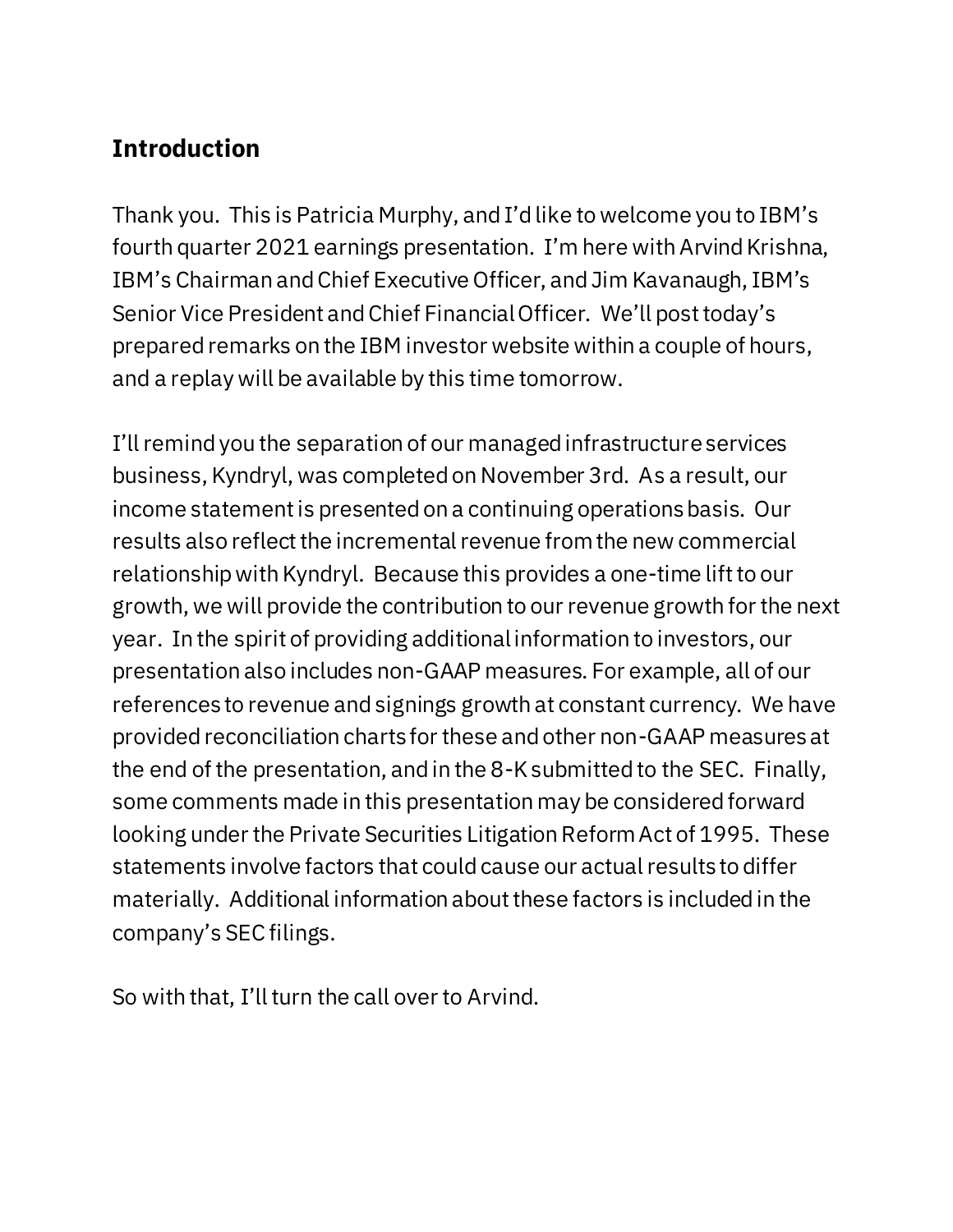#### **CEO Perspective**

Thank you, Patricia. And thanks to all of you for joining us today.

Our fourth quarter results reinforce our confidence in our strategy and model. With solid revenue growth, we are on track to the mid-single digit trajectory we had laid out in our investor briefing last October. The trend we see is clear. Across industries, clients see technology as a major source of competitive advantage. They realize that powerful technologies, embedded at the heart of their business, can lead to seismic shifts in the way they create value. This reality of technology being about a lot more than cost will persist, andexplains why clients are eager to leverage hybrid cloud and artificial intelligence to move their business forward.

Our fourth quarter results illustrate the strong client demand we see in the marketplace for our technology and consulting. IBM Consulting again had double-digit revenue growth, as our ecosystem play continues to gain momentum. Software revenue growth reflects strength in Red Hat and our automation offerings. Infrastructure had a good quarter, especially with regards to IBM Z and storage.

Over the last year and a half, we have taken a series of actions to execute our hybrid cloud andAI strategy and improve our revenue profile – optimizing our portfolio, increasing investments, expanding our ecosystem and simplifying our go to market. As we start to yield benefits from these actions, our constant currency performance improved through 2021. Our most significant portfolio action was the separation of Kyndryl. You'll remember we had initially expected the spin by the end of the year, and we completed it in early November. As we discuss our results, we'll focus on the new basis and structure that encompasses today's IBM.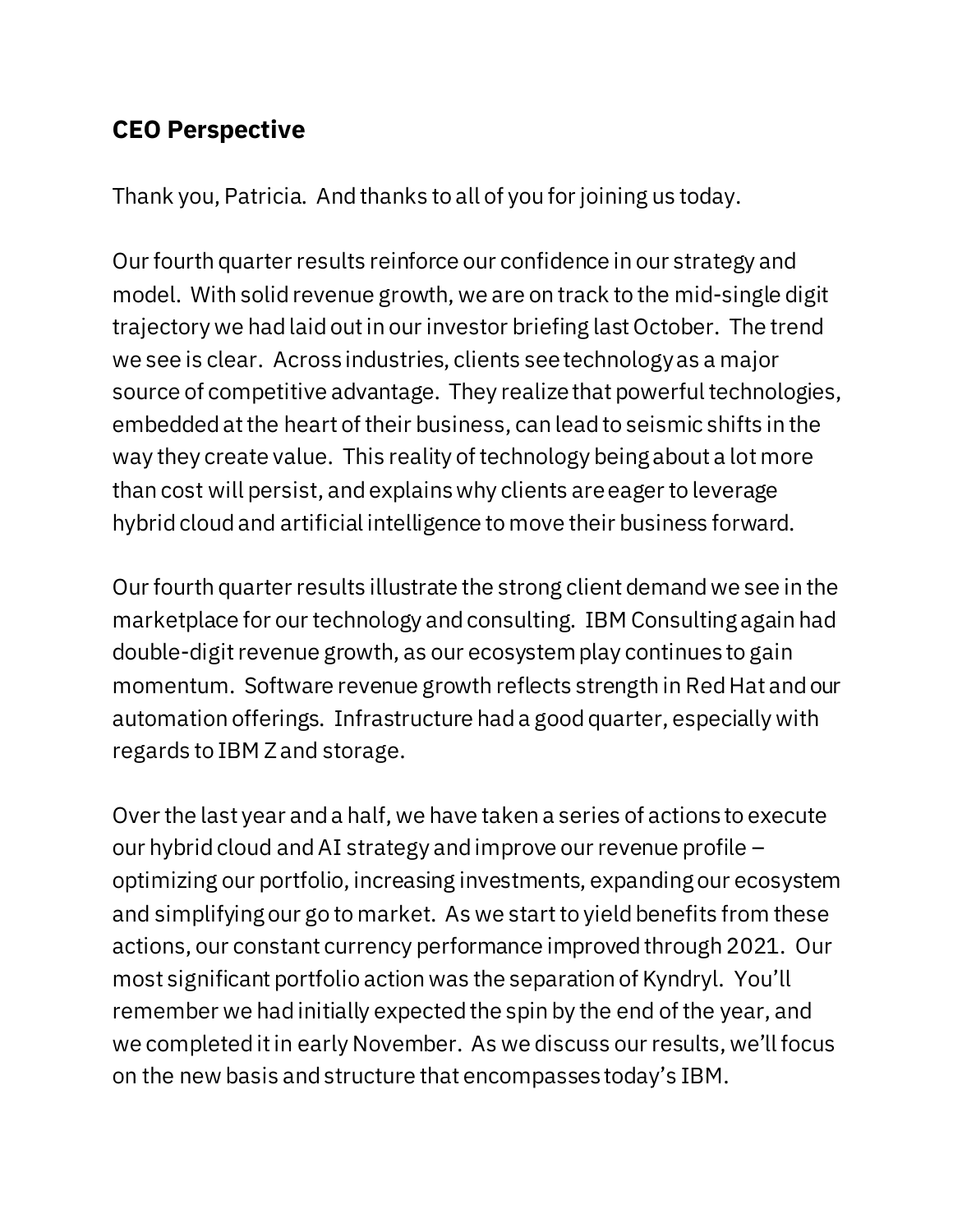As we look to 2022, we expect mid-single digit revenue growth before Kyndryl and currency, and ten to ten-and-a-half billion dollars of free cash flow for the year – both of these are consistent with our medium-term model.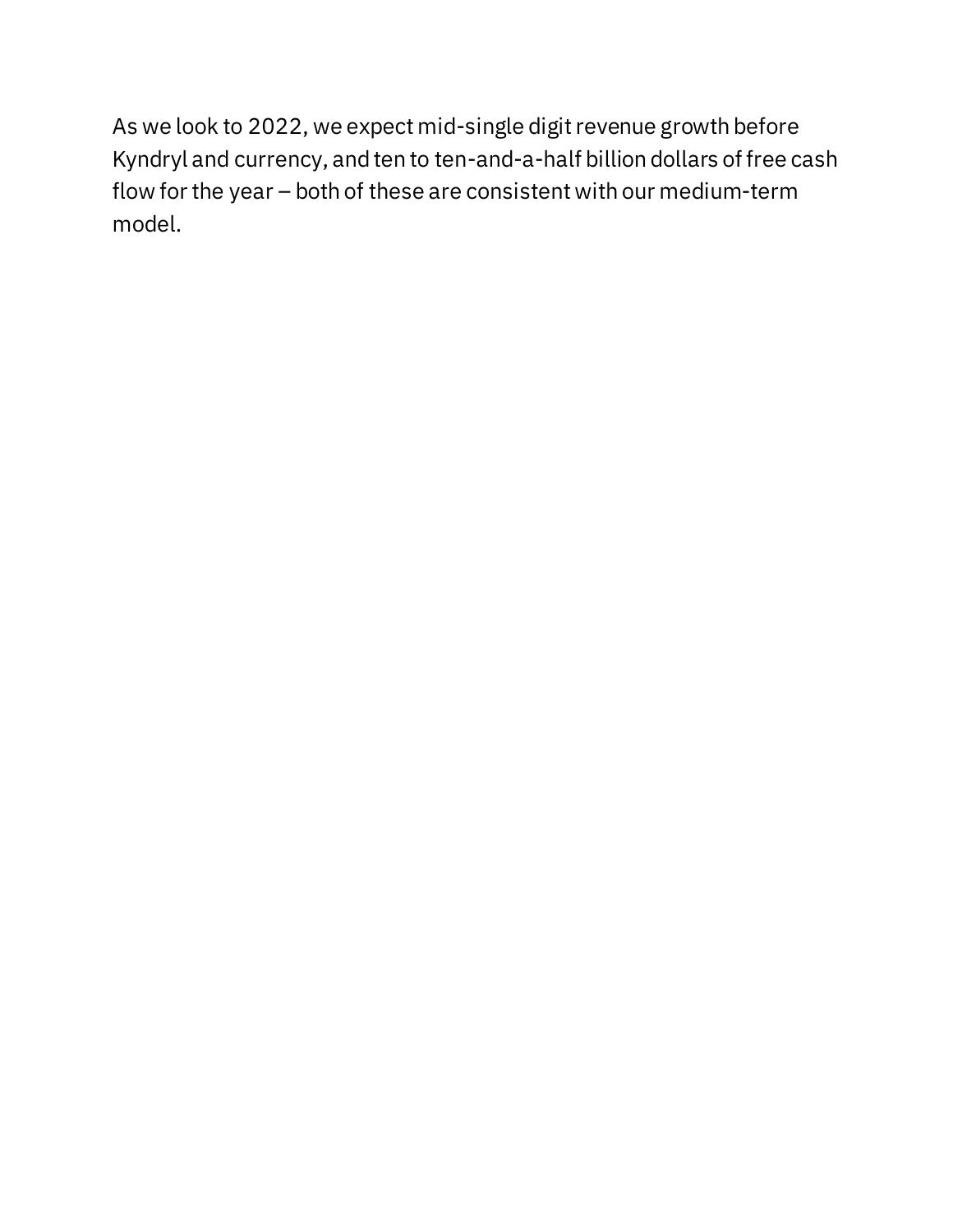## **Hybrid Cloud & AI Progress**

Let me now spend a few minutes on what we are seeing in the market, how we address it, and the progress we are making.

We are seeing high demand for our capabilities in several areas. Clients are eager to automate as many business tasks as possible, especially given the new employee demographics. This dynamic is likely to play out over the long term. They are also using AI and predictive capabilities to mitigate friction in their supply chains. Cybersecurity remains a major area of concern, as the cost of cybercrime – already in the billions of dollars – rises each year. As clients deal with these challenges and opportunities, they are looking for a partner they can trust and who has a proven track record in bringing about strategic transformation projects. This is why our strategy is focused on helping our clients leverage the power of hybrid cloud and AI. Hybrid cloud is about providing a platform that can straddle multiple public clouds, private clouds, and as-a-service properties that our clients typically have. Our approach is platformcentric, and the platform we have built is open, secure and flexible. And, it provides a solid base for the multiplier effect across software and services for IBM and our ecosystem partners.

It starts with Red Hat, which offers clients unique software capabilities based on open-source innovation. Our software,which has been optimized for that platform, helps our clients apply AI, automation and security to transform and improve their business workflows. Our consultants deliver deep business expertise and they co-create with our clients to advance their digital transformation journeys. And our infrastructure allows clients to take full advantage of an extended hybrid cloud environment.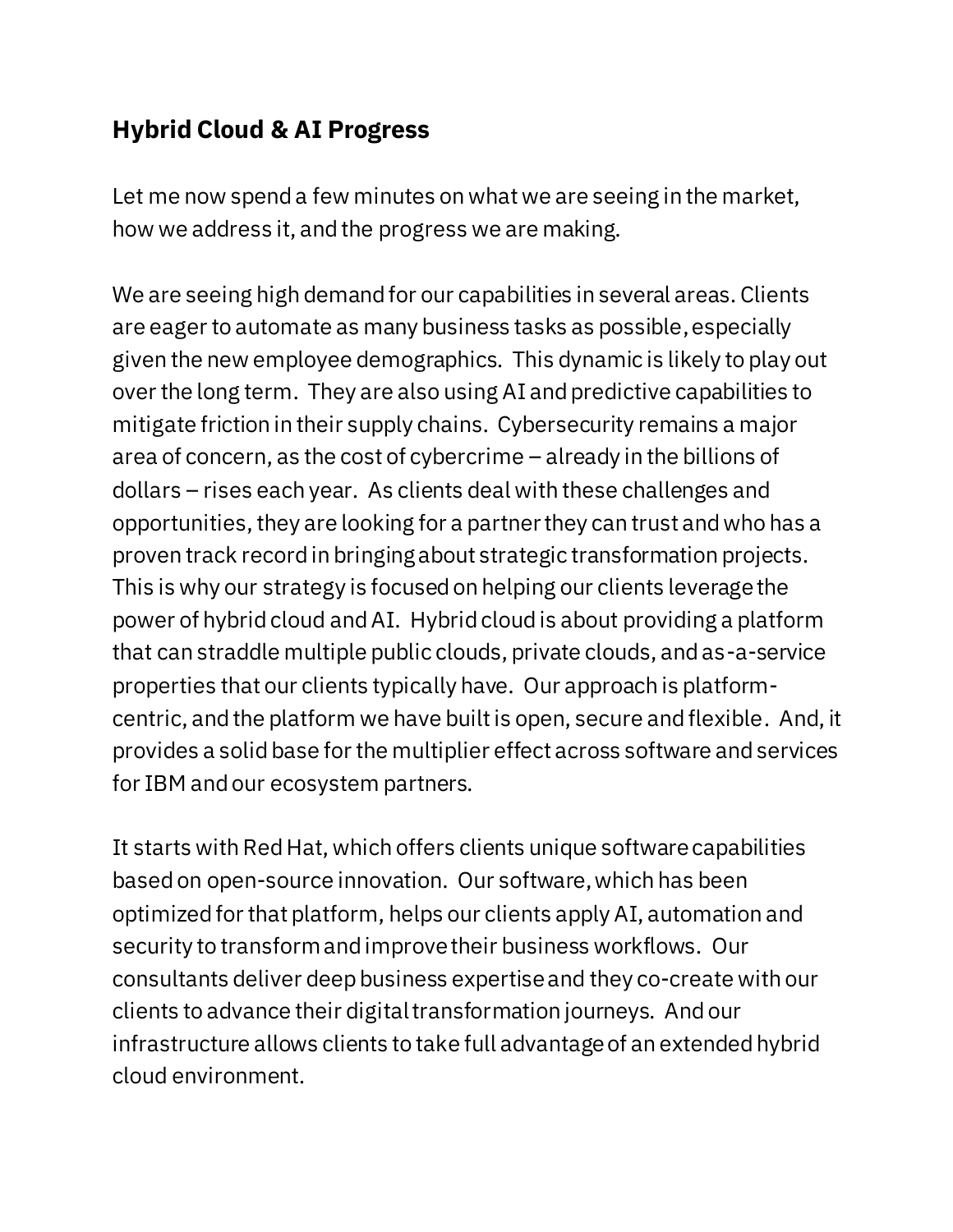This strategy, along with the differentiated capabilities we bring to bear to our clients, have led to an increase in platform adoption and new business opportunities across the stack. We now have more than 3,800 hybrid cloud platform clients, which is up 1,000 clients from this time last year. IBM Consulting continues to help drive platform adoption – with about 700 Red Hat engagements for the year. Clients like Dun & Bradstreet, National Grid, AIB and Volkswagen have all recently chosen IBM's broad hybrid cloud and AI capabilities to transform their processes and move their business forward.

As I look back on the year, we had good success in broadening our ecosystem to drive platform adoption and to better respond to client needs. During our investor briefing, we talked about strategic partnerships that will yield billion-dollar businesses within IBM Consulting. As we move towards that, we had more than 50 percent revenue growth this year in partnerships with AWS, Azure and Salesforce. This adds to the strong strategic partnerships we have with others such as SAP, Oracle and Adobe. We're continuing to broaden our ecosystem reach. In the fourth quarter, we announced an expansion of our strategic partnership with Salesforce to run MuleSoft integration software on Red Hat OpenShift. We also created a host of new consulting services with SAP to help clients accelerate their journey to S/4Hana. Together with Deloitte, we announced DAPPER, an AI-enabled managed analytics solution. And we have expanded our partnership with EY to help organizations leverage hybrid cloud, AI and automation capabilities to transform HR operations. We have also recently announceda host of new strategic partnerships with Cisco, Palo Alto Networks, and Telus – all focused on the deployment of 5G, Edge and network automation capabilities.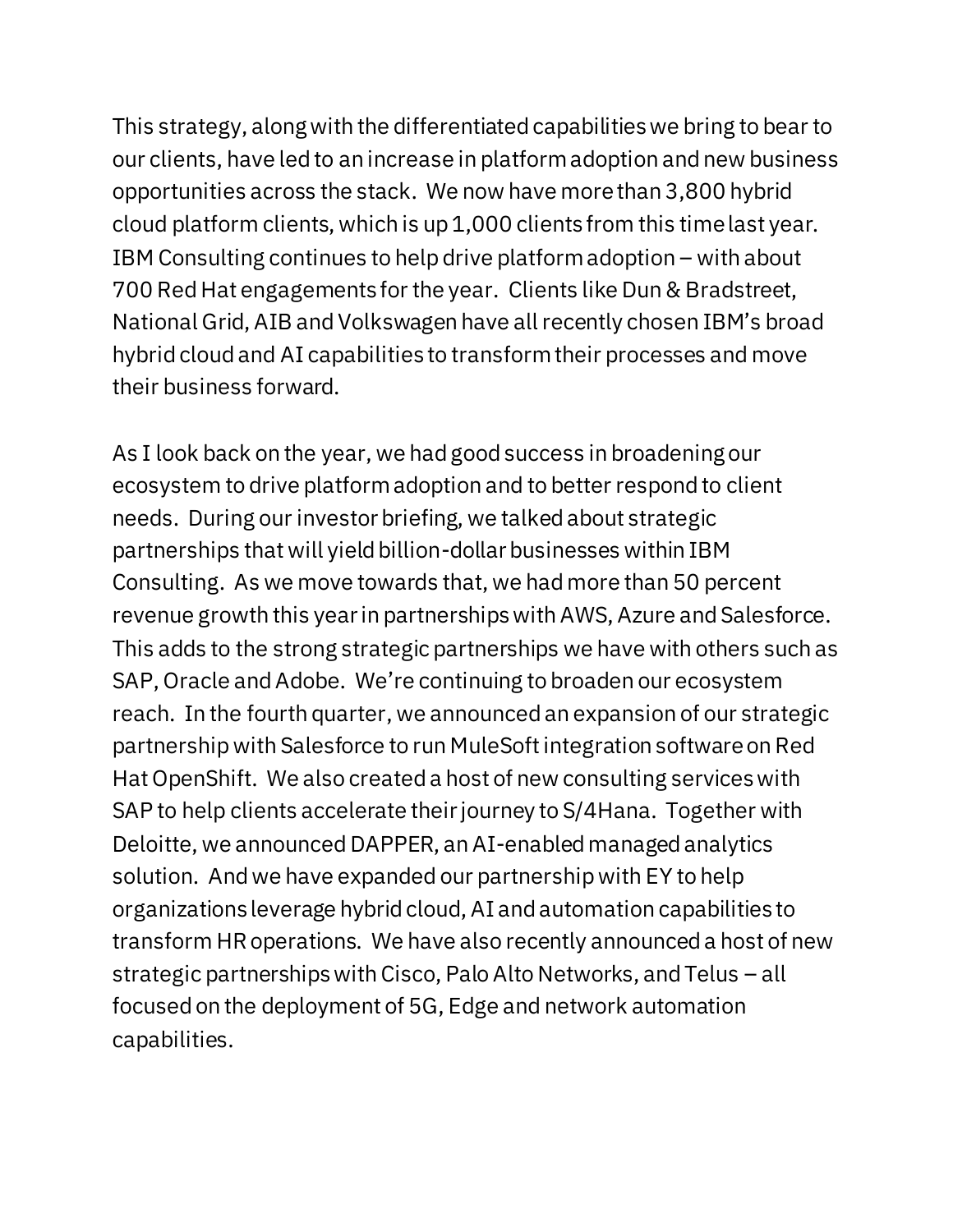During 2021, we have been making changes to increase our focus and agility and build a stronger client-centric culture. This includes putting experiential selling, client engineering and co-creation at the heart of our client engagement model. We have completed thousands of IBM Garage engagements, and today we have nearly 3,000 active engagements. We have invested in hundreds of customer success managers to help clients capture more value from our solutions. And we have upgraded our skills with fewer generalists and more technical specialists. This resonating well with our clients, andit's starting to contribute to our performance. The most important metric of course is revenue growth. But we are also pleased to see our client renewal rates increasing, and our recurring revenue base growing. We're starting to see signs of sales productivity improvements, with the average productivity per technology seller increasing from the first to the second half.

At the same time, innovations that matter to our clients remain a constant focus. And our teams have worked hard to deliver a series of important innovations in the past quarter. Starting with AI, we added new natural language processing enhancements to Watson Discovery. We are also combining and integrating products such as Turbonomic, Instana and Watson AIOps to offer a complete set of AI-powered automation software to address the significant demand. This quarter, Red Hat announced that the Ansible Automation platform is now available on Microsoft Azure, bringing more flexibility to clients in how they adopt automation. In partnership with Samsung Electronics, IBM announced a breakthrough that reorients how transistors are built upon the surface of a chip to enable tremendous increases in energy density. In Quantum, we unveiled Eagle, a 127-qubit quantum processor. This is the first quantum chip that breaks the 100-qubit barrier and represents a key milestone on our path towards building a 1,000-qubit processor in 2023.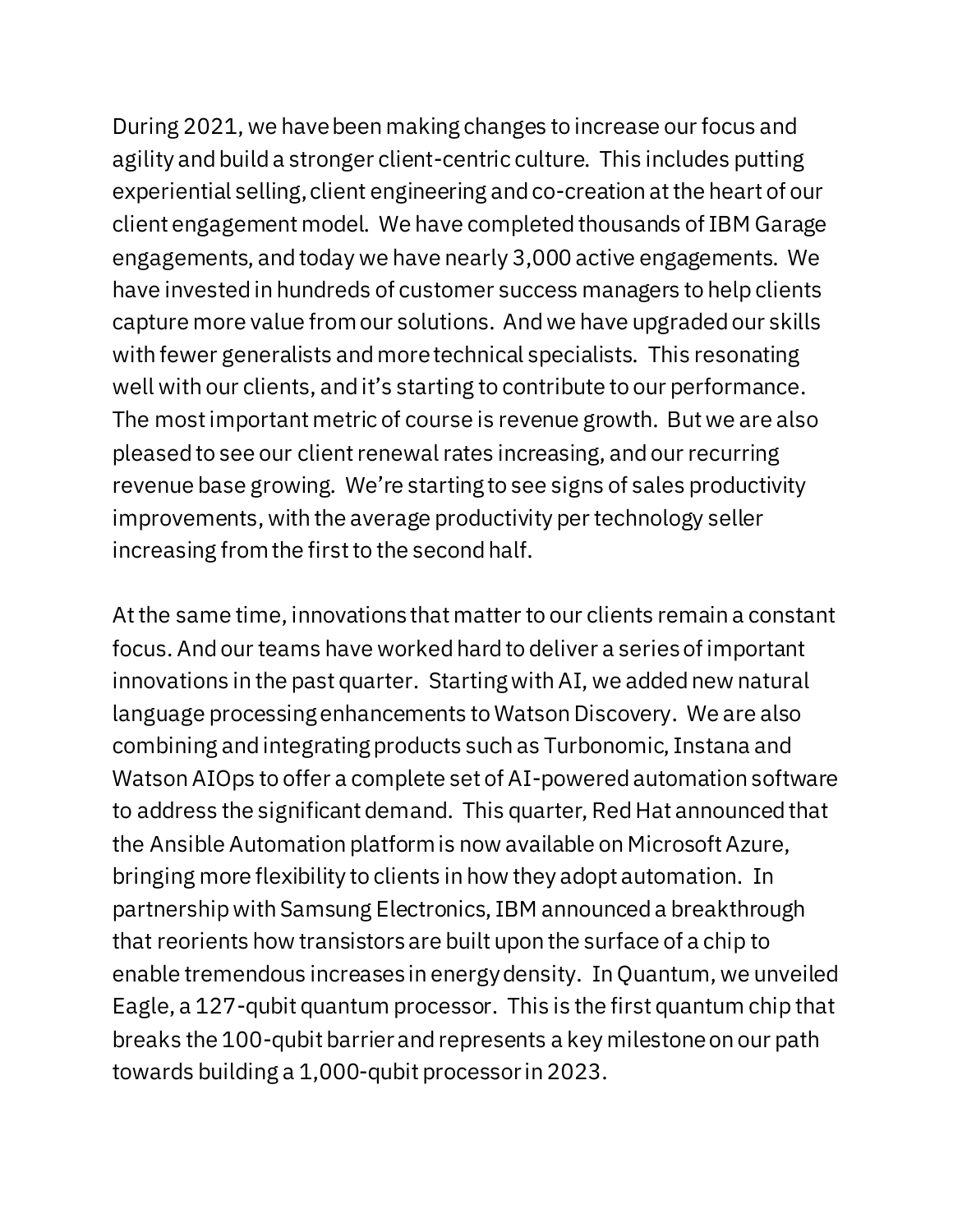While organic innovations are important, we continue to acquire companies that complement and strengthen our portfolio. We made five acquisitions in the fourth quarter, and a total of 15 acquisitions in 2021. Two weeks ago, we announced the acquisition of Envizi. Many consumers are willing to pay more for products that are made by companies that are more environmentally sustainable. As the world continues to move toward a more circular economy, what clients need is the ability to manage and measure their progress. Envizi's capabilities complement our own and help us respond to that client demand. Sustainability is important across a number of stakeholder groups, including clients, employees and investors. We're continuing to make good progress and are particularly proud of our diversity and inclusion scores, and our ability to attract and retain talent. Our efforts were recently recognized by JUST Capital, who named IBM as one of America's most JUST Companies.

Let me now close by emphasizing, once again, how our fourth quarter results strengthen the conviction that we have in our ability to deliver our model of mid-single digit revenue growth. Jim will take you through the fourth quarter and then provide more color on 2022. Jim, over to you.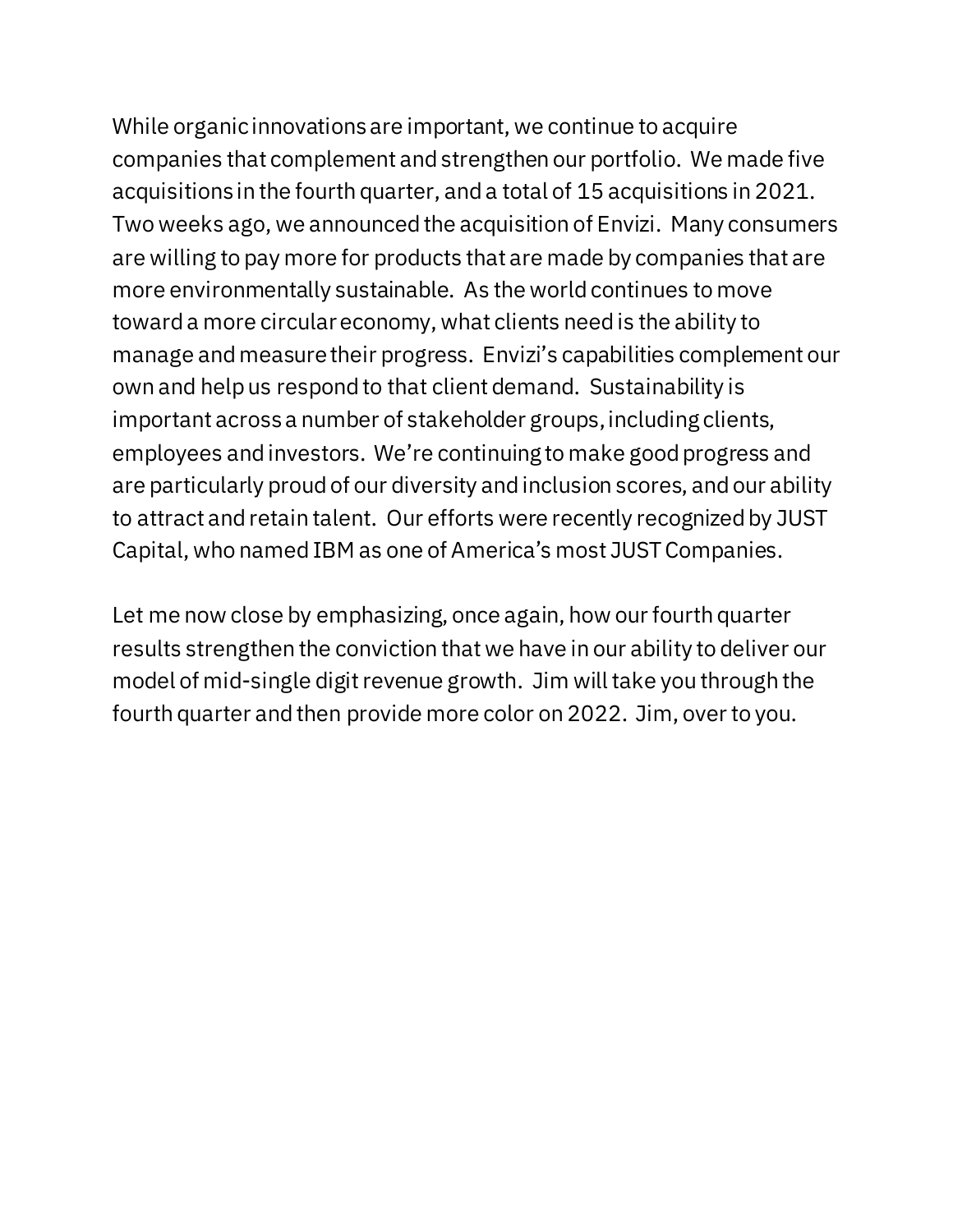# **Financial Highlights**

Thanks Arvind. Let me start out with a few of the headline numbers. We delivered \$16.7 billion in revenue, 58 percent operating gross margin, operating pre-tax income of \$3.5 billion and operating EPS of \$3.35 for continuing operations. Last January, we said we expected performance to improve over the course of 2021 as we start to benefit from the actions we've taken. We have seen progress in our constant currency revenue growth rate every quarter – and now again in the fourth.

This is the first view of IBM post separation. We had solid revenue performance – up nearly nine percent. I'll remind you, this includes the incremental revenue from the new commercial relationship with Kyndryl and we said we would be transparent on the contribution to our revenue growth for the first year. This quarter, our revenue growth includes about three-and-a-half points from the new relationship. Excluding this, IBM's revenue was up five percent. We have aligned our operating model and segment structure to our platform-centric approach. In the fourth quarter, Software was up 10 percent, and Consulting was up 16 percent. These are our two growth vectors, and together represent over 70 percent of our annual revenue. Infrastructure, more of a value vector, tends to follow product cycles, and was up two percent. The Software and Infrastructure growth each include nearly five points fromthe new Kyndryl relationship, while there is no contribution to Consulting's growth.

Our platform-centric model has attractive economics. For every dollar of hybrid platform revenue, IBM and our ecosystem partners can generate three to five dollars of software, six to eight dollars of services, and one to two dollars of infrastructure revenue. This drives IBM'shybrid cloud revenue, which is up 19 percent for the year. Post separation, revenue from our full-stack cloud capabilities – from infrastructure up through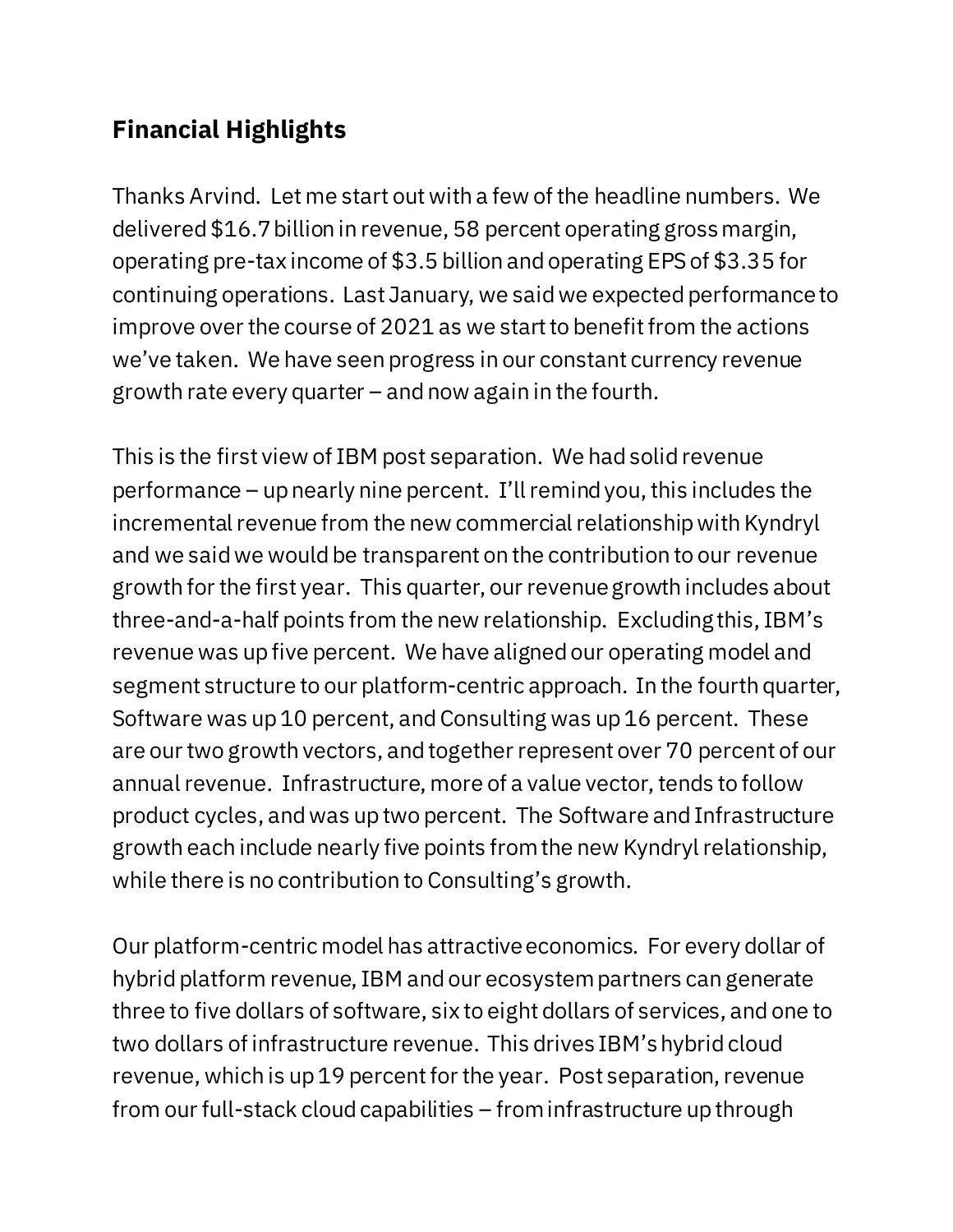consulting – now represents \$20 billion of revenue, or 35 percent of our total.

Looking at our P&L metrics, our operating gross profit was up three percent, and the \$3.5 billion of operating pre-tax profit was up over 100 percent. Operating net income and earnings per share also grew. Let me highlight a couple of items within our profit performance. First, the yearto-year pre-tax profit reflects a \$1.5 billion charge to SG&A last year for structural actions to simplify and optimize our operating model and improve our go-forward position. We're continuing to invest to drive growth. Throughout the year, we have been aggressively hiring, with about 60 percent of our hires in Consulting. We're scaling resources in garages, client engineering centers and customer success managers, all to better serve our clients. We're increasing investments in R&D to deliver innovation in AI, hybrid cloud and emerging areas likequantum. We're ramping investment in our ecosystem. And we acquired 15 companies in 2021 to provide skills and technologies aligned to our strategy, including capabilities to help win client architecture decisions.

Regarding tax, our fourth quarter operating tax rate was 14 percent. This was up significantly from last year, but roughly two to three points lower than what we estimated in October due to a number of factors, including the actual product and geographic mix of our income in the quarter.

Let me spend a minute on our free cash flow and balance sheet position. Our full-year consolidated cash from operations was \$12.8 billion and free cash flow was \$6.5 billion. These are all-in, consolidated results and include ten months of Kyndryl, and the cash paid for the 2020 structural actions and spin charges. IBM's stand-alone, or baseline, free cash flow for the year was \$7.9 billion, which is aligned to our go-forward business. This excludes Kyndryl charges and pre-separation activity but includes the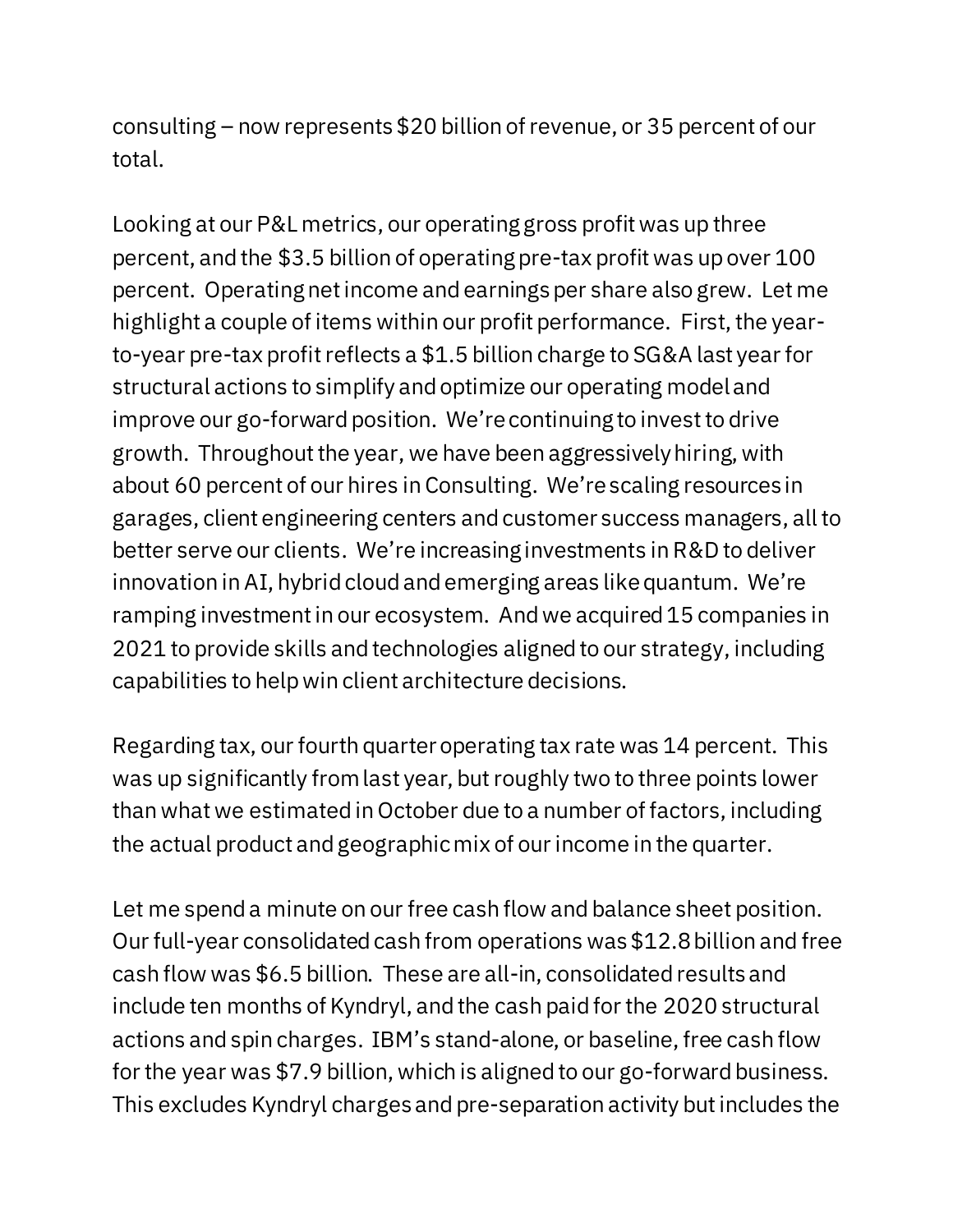IBM portion of the structural actions. Payments for these IBM-related structural actions and deferred cash taxespaid in 2021 contributed to the year-to-year decline in the stand-alone results.

In terms of uses of cash for the year – we invested over \$3 billion in acquisitions. We continued to delever, with debt down nearly \$10 billion for the year, and over \$21 billion since closing the Red Hat acquisition. And we returned nearly \$6 billion to shareholders in the form of dividends. This results in a year-end cash position of \$7.6 billion, including marketable securities, and debt of just under \$52 billion.

Our balance sheet remains strong, and I'd say the same for our retirement-related plans. You'll remember that over the last years we've shifted our asset base to a lower risk profile. In 2021, the combination of modest returns and higher discount rates improved the funded status of our plans. In aggregate, our worldwide tax-qualified plans are funded at 107 percent, with the U.S. at 112 percent.

Now I'll turn to the details by segment, and I'll remind you we have put in place a simplified management system and segment structure aligned to our platform-centric model. And within the segments, we're now providing new revenue categories and metrics that will provide greater transparency into business trends and drivers.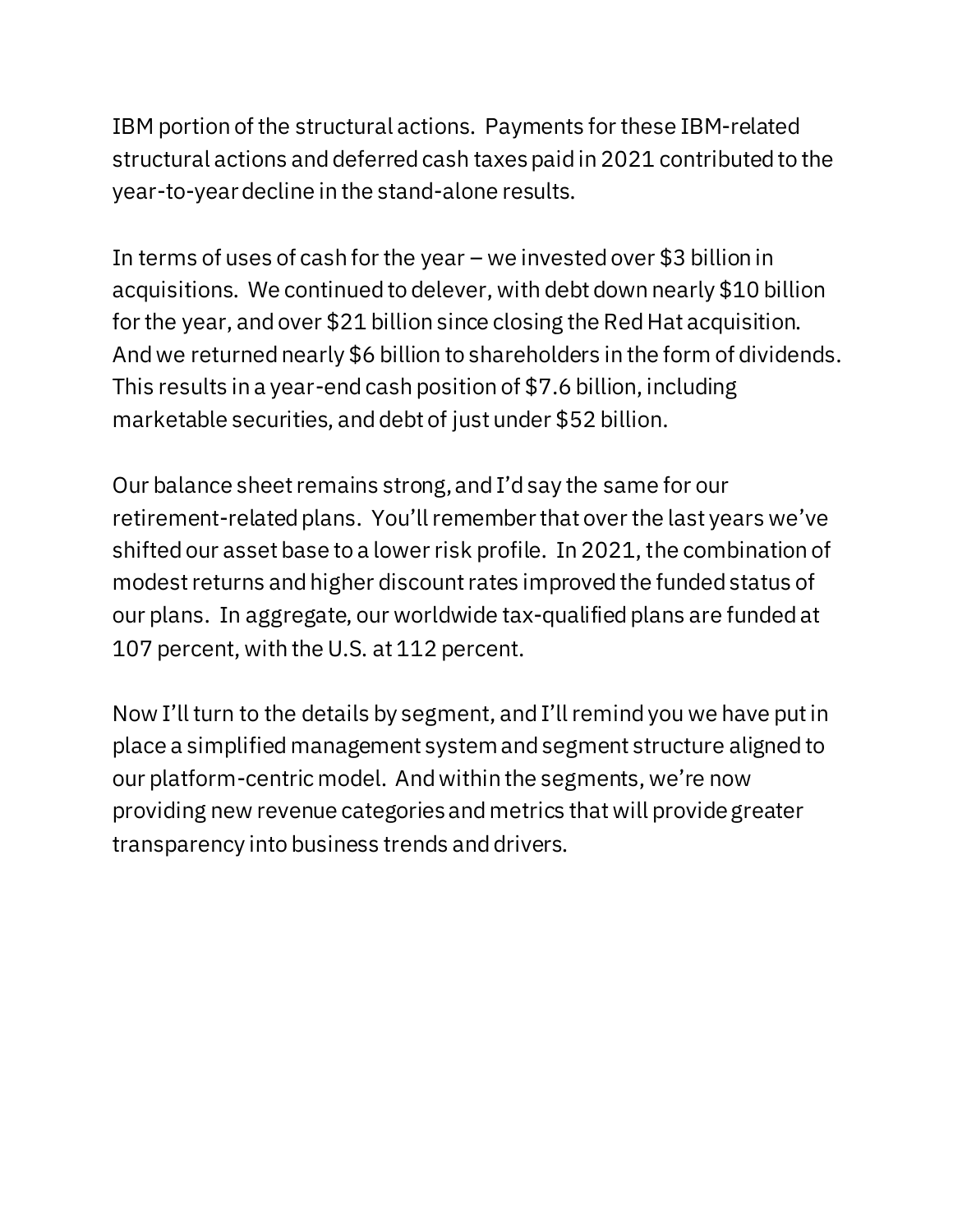#### **Software**

IBM Software delivered double-digit revenue growth in the quarter. This was driven by good revenue performance in both Hybrid Platform & Solutions and Transaction Processing, the latter benefitting significantly from the new Kyndryl content. Software is important to our hybrid cloud strategy and our financial model. Our hybrid cloud revenue in Software is up 25 percentfor the year to more than \$8.5 billion. And subscription and support renewal rates continued to grow again this quarter - contributing to a \$700 million increase in the software deferred income balance over the last year.

Hybrid Platform & Solutions revenue was up nine percent. This performance is an indication of the strength across the software growth areas, focused on hybrid cloud and AI. It's worth mentioning, this includes only a point of help from the new Kyndryl commercial relationship. Let me highlight some of the trends by business area.

Red Hat revenue, all in, was up 21 percent. Both Infrastructure and App Dev & Emerging Tech grew double digits, as RHEL and OpenShift address enterprises' critical hybrid cloud requirements. With this performance, we're continuing to take share with our Red Hat offerings.

Automation delivered strong revenue growth, up 15 percent. As Arvind mentioned, there is strong market demand for automation. We had good performance in AIOps and Management this quarter as we address resource management and observability. Clients are realizing rapid time to value from Instana and Turbonomic, two of our automation acquisitions. And Integration grew with continued traction in Cloud Pak for Integration.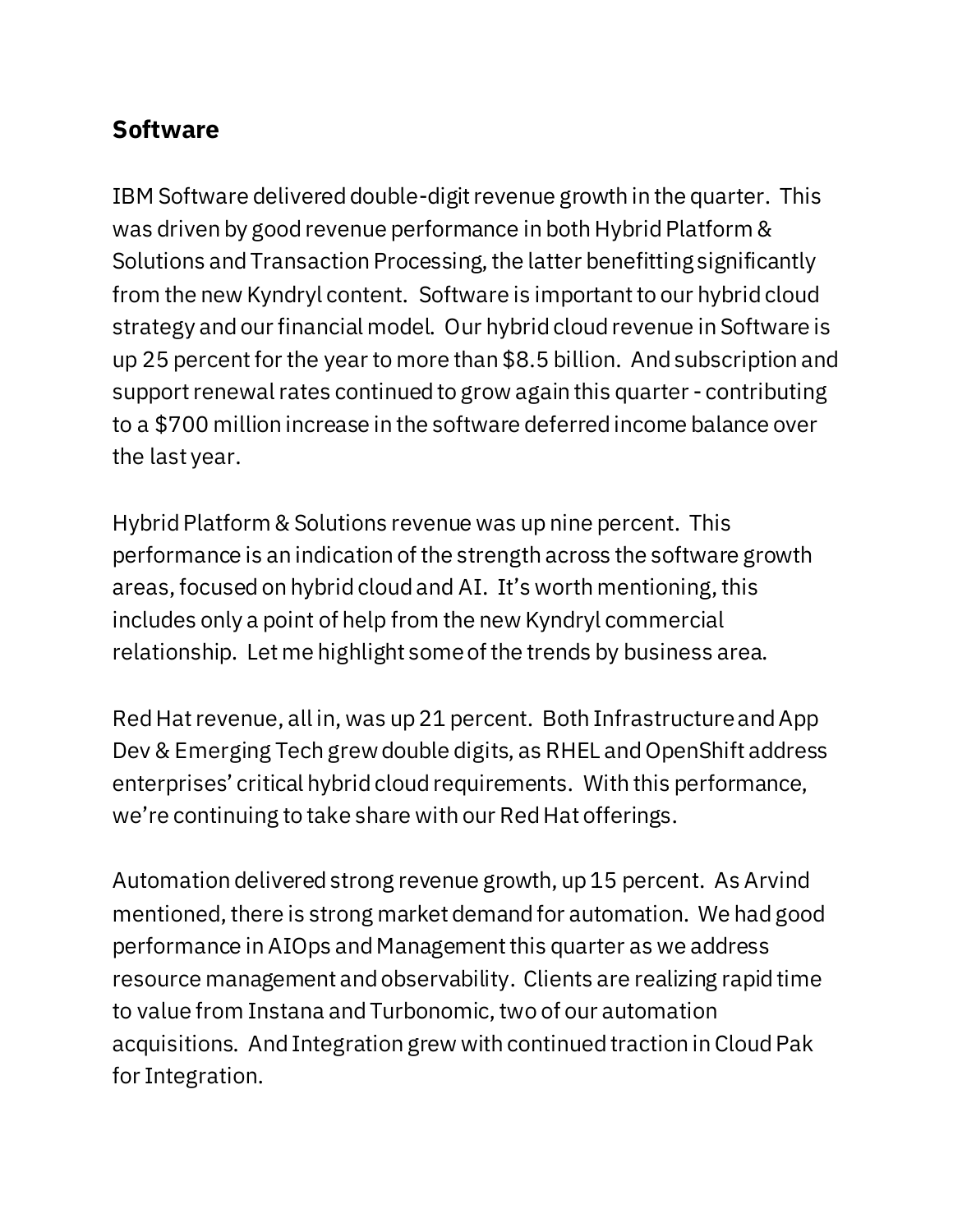Data and AI revenue grewthree percent. We had particular strength in Data Fabric, which enables clients to connect siloed data – distributed across a hybrid cloud landscape – without moving it. You'll recall we talked about the data fabric opportunity back in October. We also had strong performance in Business Analytics and Weather. Within these solutions, clients are leveraging our AI to ensure AI models are governed to operate in a fair and transparent manner.

Security revenue declined modestly in the quarter, driven by lower performance in Data Security, while revenue grew five percent for the year. As we called out in our recent investor briefing, security innovation is an integral part of our strategy. In December we launched a new data security solution, Guardium Insights, with further plans to modernize the broader portfolio throughout the year. This quarter we also completed the acquisition of ReaQta, which leverages AI and machine learning to automatically identify and block threats at the end point.

Putting this all together, our annual recurring revenue, or ARR, is now over \$13 billion, which is up eight percent this quarter. This demonstrates the momentum in our hybrid platform and AI strategy including Red Hat and our suite of Cloud Paks.

Moving to Transaction Processing, revenue was up 14 percent. This is above our model, driven by a few underlying dynamics. First, all of the growth in Transaction Processing came from the new Kyndryl commercial relationship, which contributed more than 16 points of growth. Second, I'll remind you that we're wrapping on a very weak performance in the fourth quarter of last year, which was down 26 percent. And lastly, we had some large, perpetual license transactions given the good expansion in IBM Z capacity we've seen this cycle. While the new capacity is important, what's just as important is the continued strong renewal rates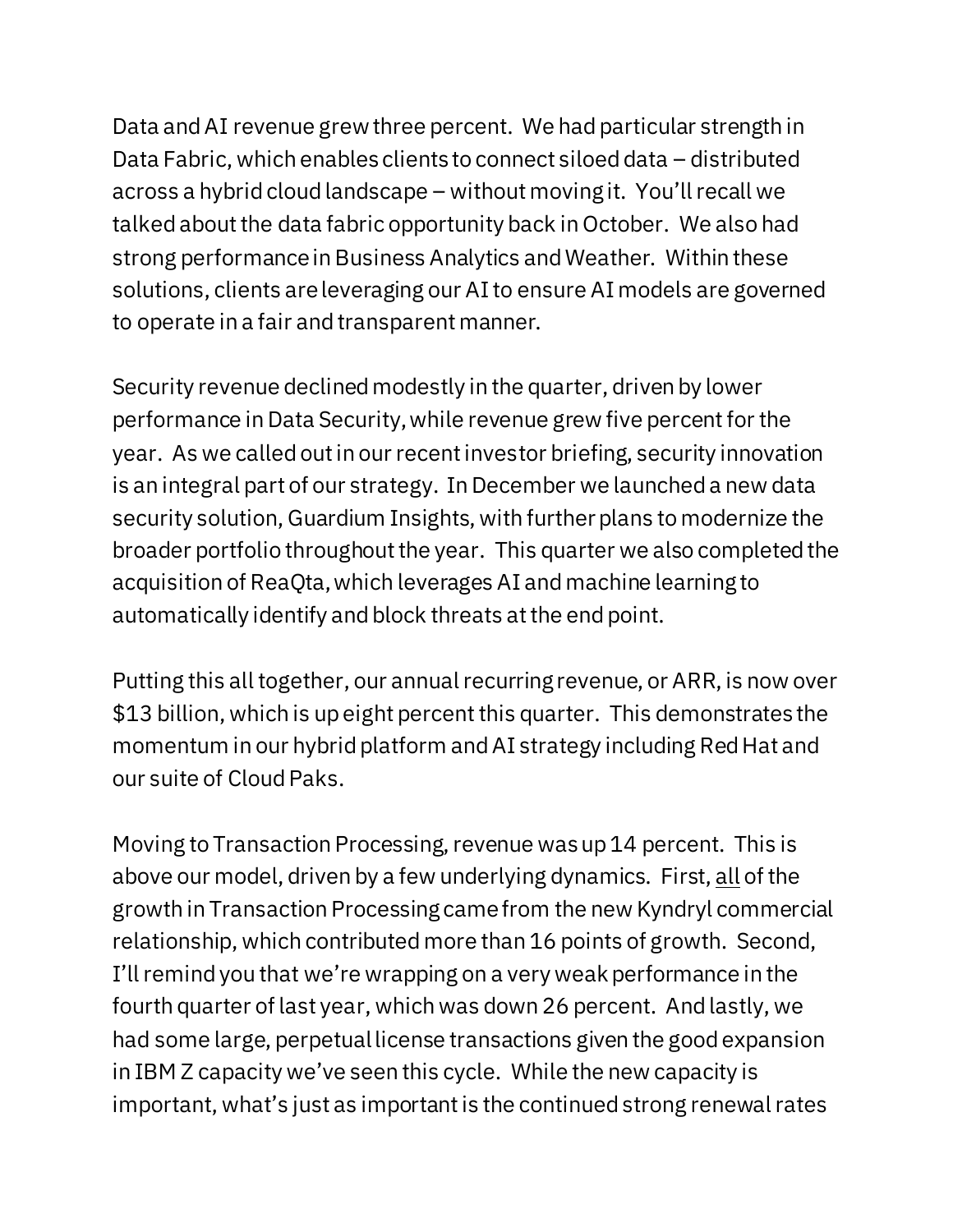this quarter. These are both good proof points of our clients' commitment to our infrastructure platform and these high value software offerings.

Looking at software profit, we expanded pre-tax margin by 12 points, including nearly 10 points of improvement from last year's structural actions.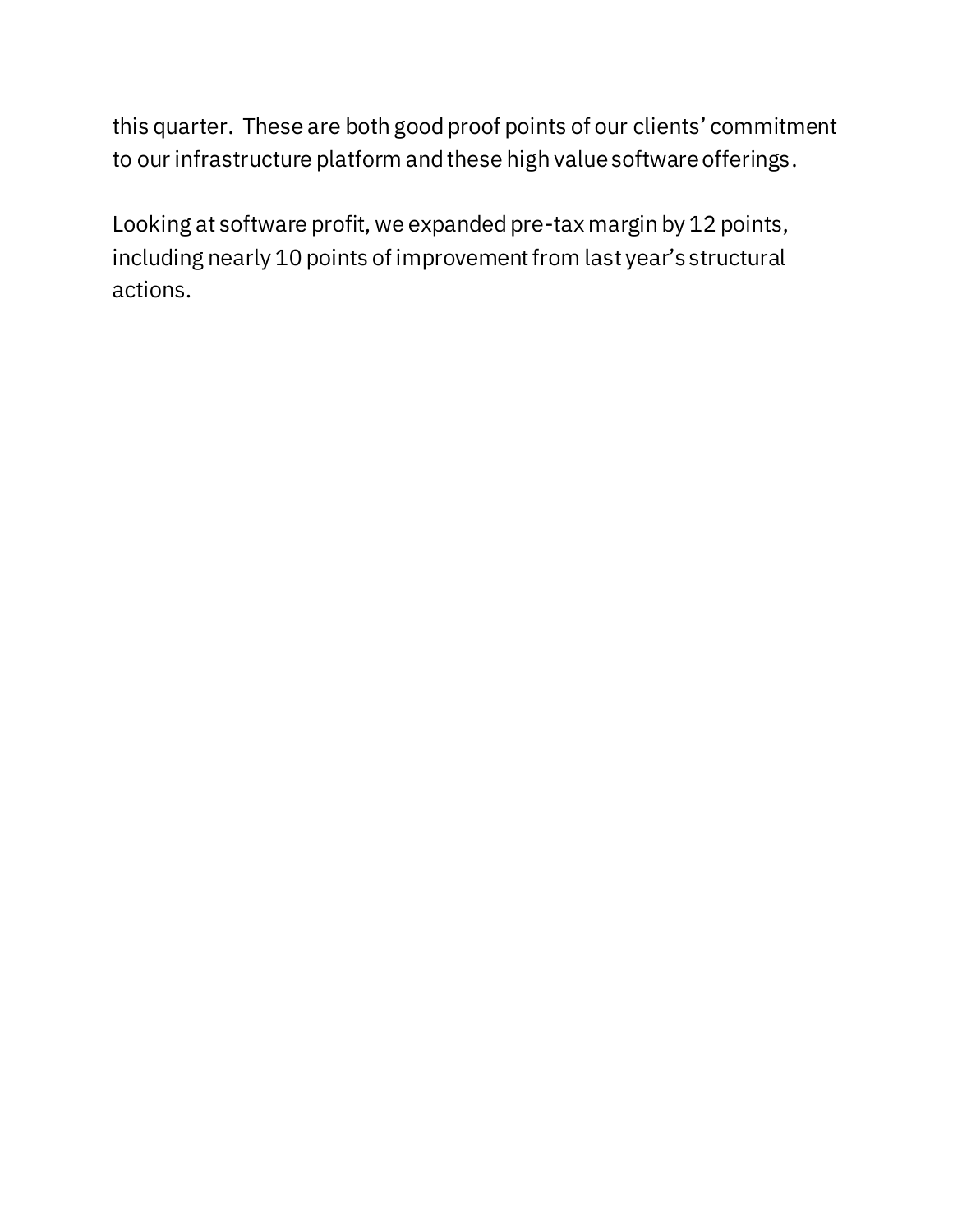## **Consulting**

Turning to Consulting, revenue grew 16 percent with acceleration across all three revenue categories. Complementing this strong revenue performance, our book to bill was 1.2. Clients are accelerating their business transformations, powered by hybrid cloud and AI, to drive innovation, increase agility and productivity and capture new growth opportunities. Enterprises are turning to IBM Consulting as their trusted partner on this journey. They are choosing us for our deep client, industry, and technical expertise, which drives adoption of our hybrid cloud platform and pulls through key technologies.

Consulting's hybrid cloud revenue grew34 percentin the quarter. For the year, cloud revenue is up 32 percent to \$8 billion. Offerings in application modernization, which are centered on Red Hat, contributed to this growth. The Red Hat-related signings more than doubled this year and are now over \$4 billion since inception. This quarter we added over 150 client engagements, bringing the total, since inception, to over 1,000. Our strategic partnerships also drove our performance. Revenue from these partnerships accelerated as the year progressed and was up solid doubledigits in the fourth quarter, led by Salesforce, SAP, AWS and Azure.

Turning to our business areas, our Consulting's growth was led by Business Transformation, which was up 20 percent. Business Transformation brings together technology and strategic consulting to transform critical workflows, at scale. To enable this, we leverageskills and capabilities in IBM technologies, and with strategic ecosystem partners such as SAP, Salesforce and Adobe. Our practices are centered on areas such as finance and supply chain, talent, industry-specific solutions and digital design. This quarter, we had broad-based growth reflecting strong demand for these solutions.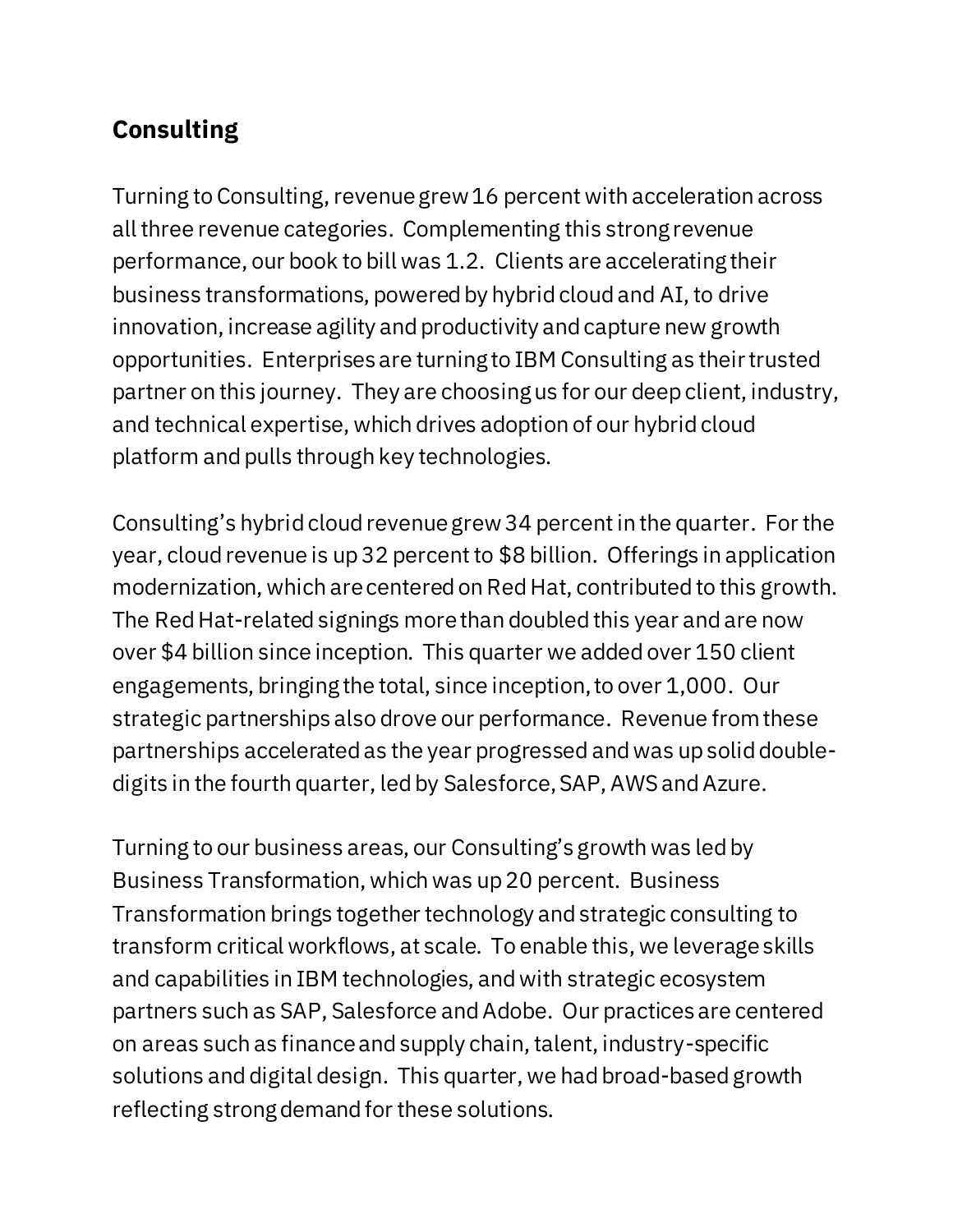In Technology Consulting, revenue was up 19 percent. Technology Consulting architects and implements cloud platforms and strategies. We leverage hybrid cloud with Red Hat OpenShift and work with providers such as AWS and Azure, in addition to IBM Cloud. This quarter, we continued to see good performance in application modernization offerings that build cloud native applications, and that modernize existing applications for the cloud.

Finally, Application Operations revenue grew eight percent. This business line focuses on application and cloud platform services required to operationalize and run in both cloud and on-premise environments. Revenue growth was driven by offerings which provide end-to-end management of custom applications in cloud environments.

Moving to Consulting profit, our pre-tax income margin expanded about eight points, including just over nine points from last year's structural actions. We're in a competitive labor market, and we continue to have increased pressure on labor costs due to higher acquisition, retention, and wages. While we still expect to capture this value in our engagements, it will take a few quarters to appear in our profit profile.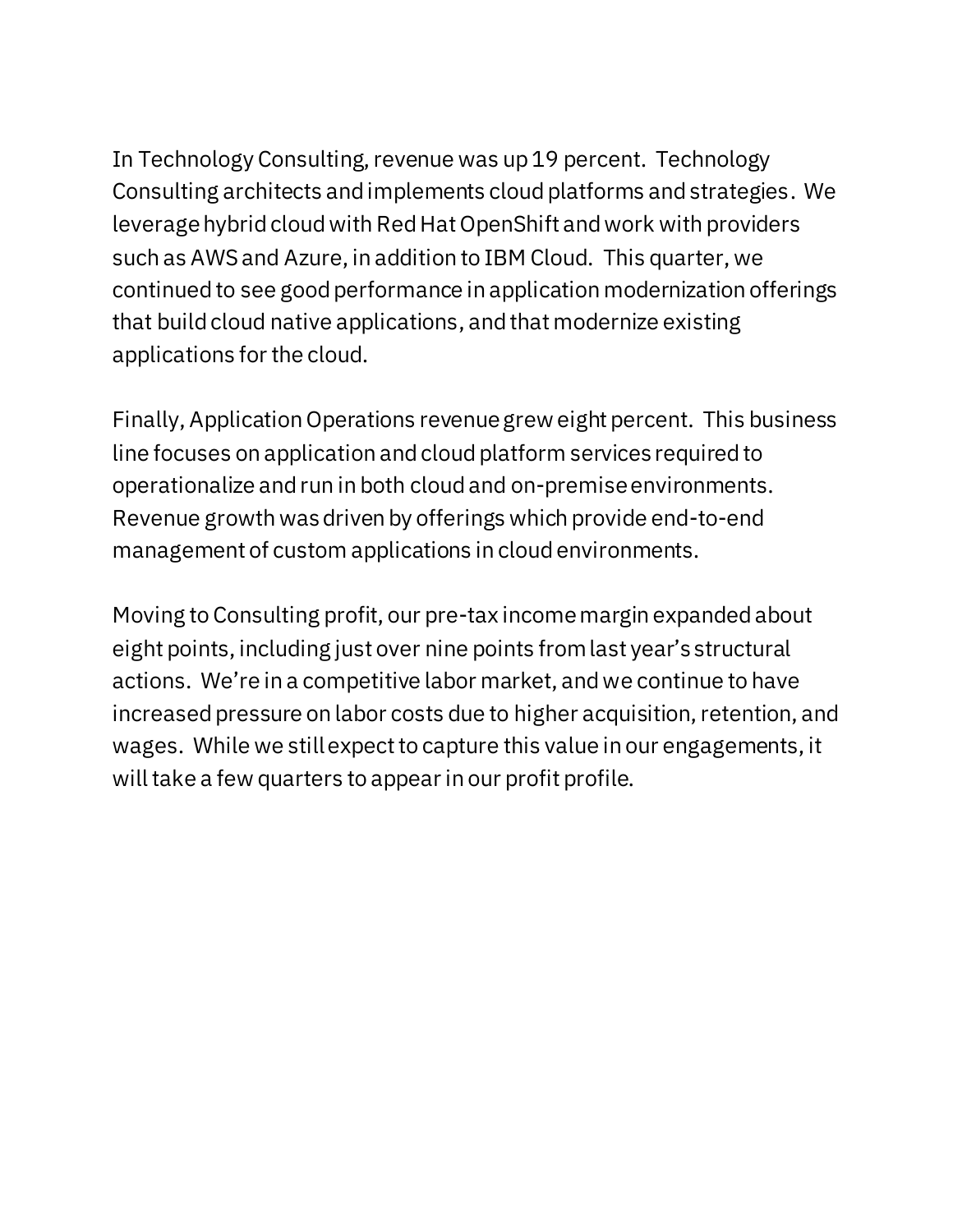#### **Infrastructure**

So now turning to the new Infrastructure segment, revenue was up two percent. The Kyndryl commercial relationship contributed about five points of growth which is higher than we expected in October. In this segment, we brought together Hybrid Infrastructure with Infrastructure Support, which was formerly Technology Support Services. This allows us to better manage the lifecycle of our hardware platforms and to provide end-to-end value for our clients. Hybrid Infrastructure and Infrastructure Support revenue were up two percent and one percent respectively, with pretty consistent contribution from the new Kyndryl relationship.

Hybrid Infrastructure includes IBM Z and Distributed Infrastructure. IBM Z revenue performance, now inclusive of both hardware and operating system, is down four percent this quarter. This is the tenth quarter of z15 availability, and the combination of security, scalability and reliability continues to resonate with clients. This program continues to outpace the strong z14 program and we've shipped more MIPs in the z15 program than any program in our history. Our clients are leveraging IBM Z as an essential part of their hybrid cloud infrastructure. And then in Distributed Infrastructure, revenue was up seven percent driven by pervasive strength across our storage portfolio.

Looking at Infrastructure profit, the pre-tax margin was up over nine points, but essentially flat normalizing for last year's structural action.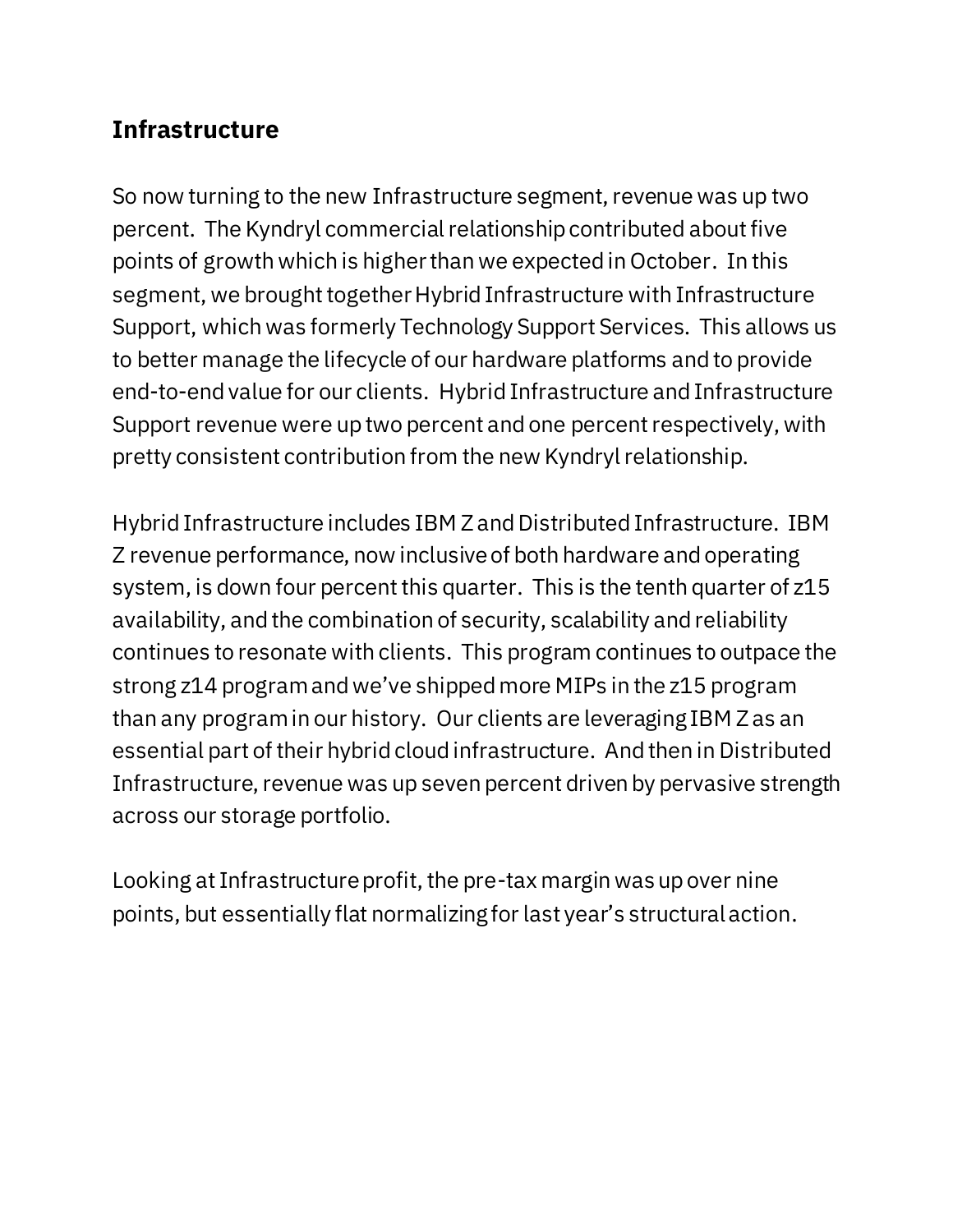## **Executing on a Hybrid Cloud & AI Strategy**

Now I'll wrap up with a discussion of how our investments and actions position us for 2022 and the longer term. We've been laser-focused on our hybrid cloud and AI strategy. Our portfolio, our capital allocation and the moves we've been making are all designed to create value through focus for our clients, our partners, our employees and our shareholders.

We took significant steps during 2021. The most impactful portfolio action was of course the separation of Kyndryl. We've also been allocating capital to higher growth areas – investing in skills and innovation and expanding our ecosystem. We've aligned our business to a more platform-centric business model. And we're simplifying and redesigning our go to market to better meet client needs and execute on our growth agenda.

Bottom line – we're exiting 2021 a different company. We have a higher growth, higher value business mix with over 70 percent of our revenue in software and services, and a significant recurring revenue base, dominated by software. This will result in an improving revenue growth profile, higher operating margin, strong and growing free cash flow and lower capital intensity – leading to a higher return on invested capital business. We also continue to have attractive shareholder returns through dividends.

In October, we laid out a model for IBM's performance over the medium term, defined as 2022 through 2024. The model is focused on our two most important measures of success – revenue growth and free cash flow. As we enter the new year, I'll talk about our expectations for 2022 performance along those dimensions starting with revenue. We expect to grow revenue at a mid-single digit rate at constant currency – that's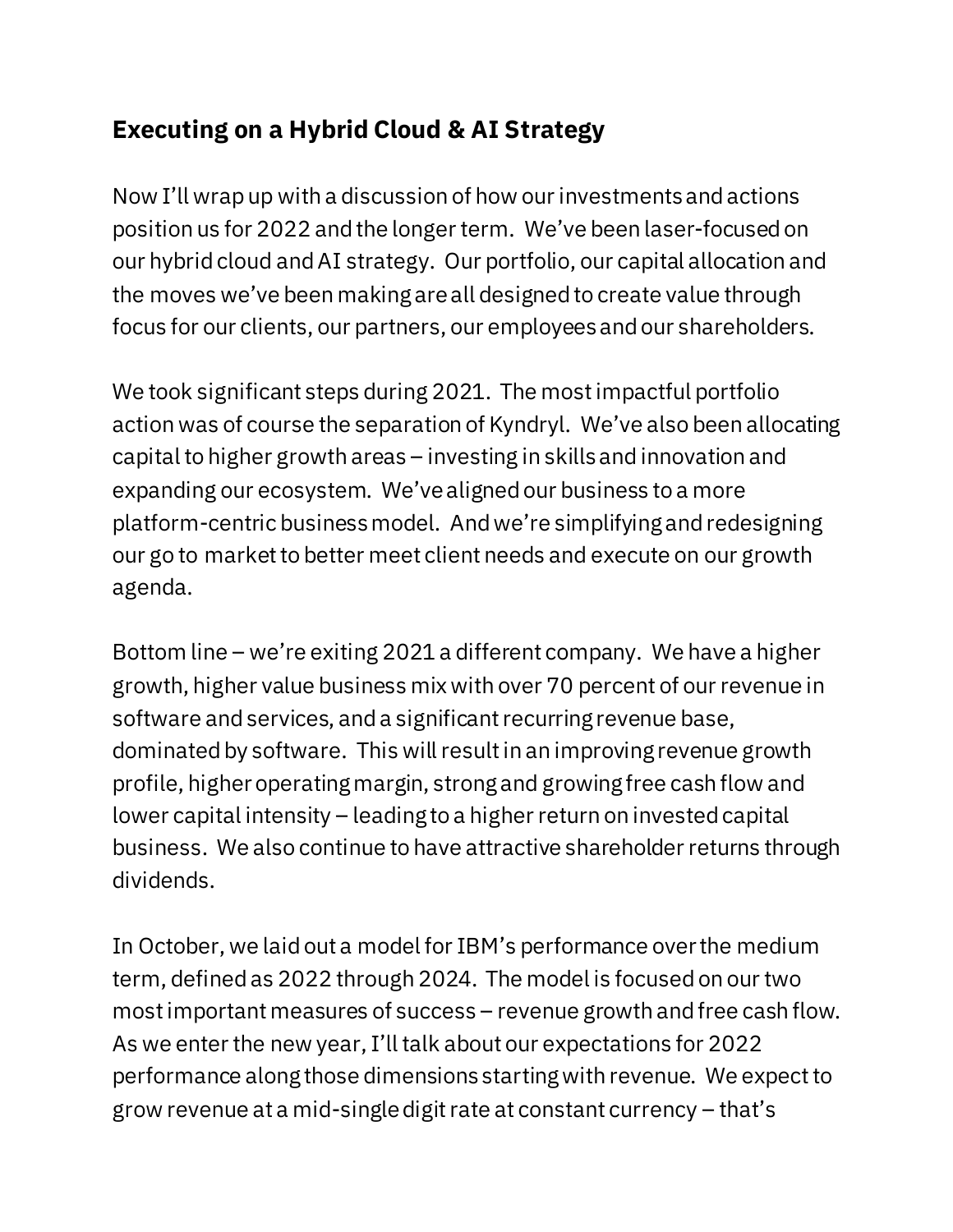consistent with the model. On top of that, in 2022, the new commercial relationship with Kyndryl will contribute an additional three points of growth spread across the first three quarters. Currency dynamics, unfortunately, will be a headwind. At current spot rates, currency is roughly a two-point headwind to reported revenue growth for the year, and three points in first quarter.

For free cash flow, we expect to generate 10 to 10.5 billion dollars in 2022. To be clear, this is an all-in free cash flow definition. The adjusted free cash flow view we provided in 2021 was useful, given the significant cash impact associated with the separation and structural actions. Now in 2022, despite the fact we still have nearly a half a billion dollars of impact from the charges, we're focusing on a traditional free cash flow definition. The ten to ten-and-a-half billion dollars reflects a year-to-year improvement, driven by lower payments for the structural actions, a modest tailwind from cash taxes, working capital improvements, and profit growth resulting from our higher growth and higher value business mix. With this performance, we're on track to our model.

So now let me provide some color on our expectations for segment performance. Because this is a new segment structure, I'm going to spend a little more time, and provide perspective on constant currency revenue growth and pre-tax margin in the context of our segment models. In Software, as we benefit from the investments in innovation and our go to market changes, we're seeing progress in our software growth rate. In 2022, we expect growth at the low end of the mid-single digit model. And then, another five to six points of revenue growth from our external sales to Kyndryl. We expect Software pre-tax margin in the mid-20's range for the year. We have solid momentum in IBM Consulting revenue and expect this to continue into 2022 as we help clients with their digital transformations. This momentum and our book-to-bill ratio support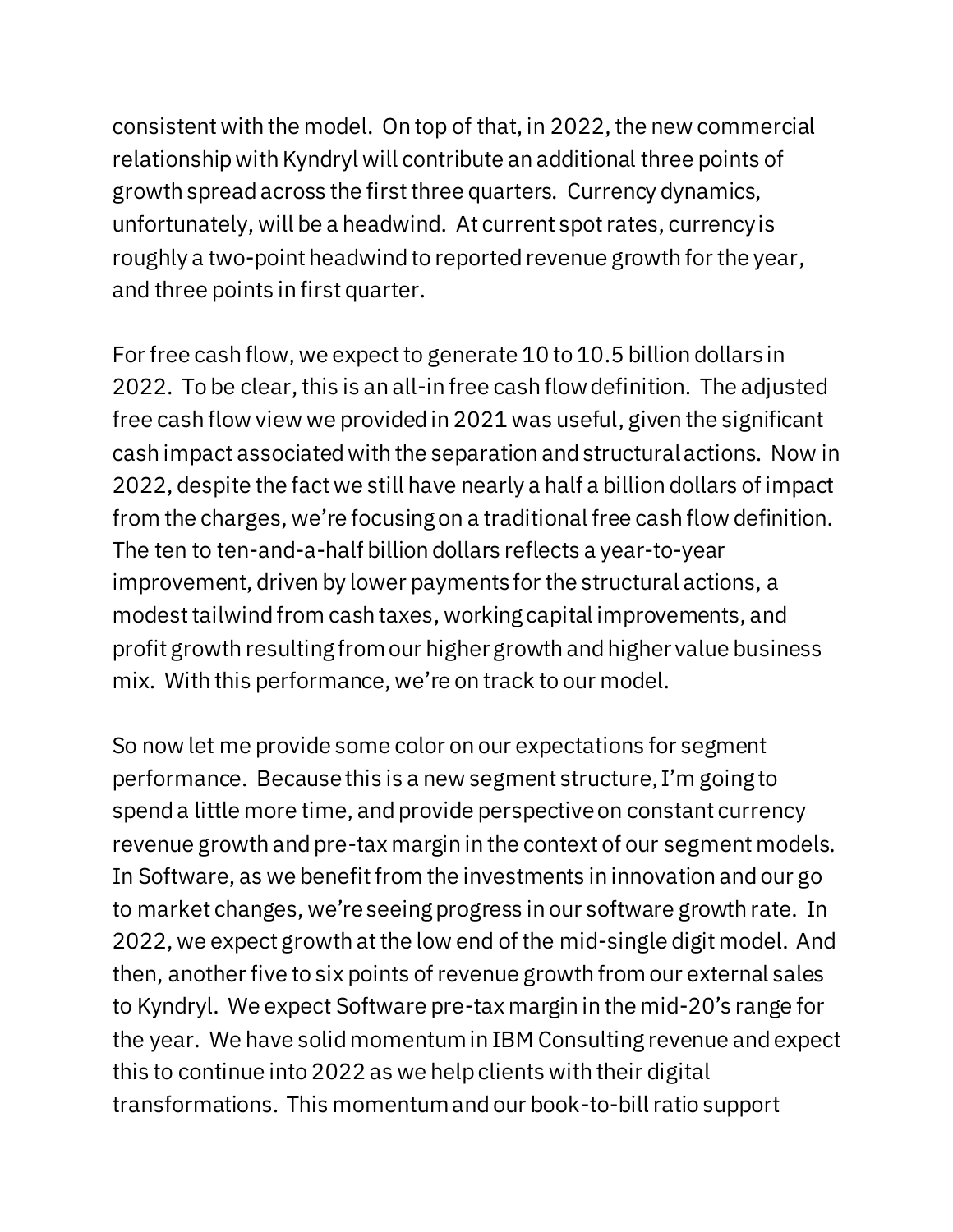revenue at the high end of our high-single digit model for the year, with double-digit growth in the first half. We expect low double-digit pre-tax margin for the full year, with improving performance through the year, as we make progress on price realization. Infrastructure revenue performance will vary with product cycle. In 2022, with a new IBM Z introduction late in the first half, we expect performance above the model and a slight contribution to IBM's overall growth. On top of that, we're planning for about two to three points from the external sales to Kyndryl in 2022. This supports a high-teens pre-tax margin rate for the full year.

These segment revenue and margin dynamics would yield about a fourpoint year-to-year improvement in IBM's pre-tax operating margin for the full year, and two to three points in the first quarter. In terms of tax, we expect a mid to high teens tax rate, which is a headwind to our profit growth. Bringing this all together, we expect mid-single digit revenue growth before Kyndryl and currency, and ten to ten-and-a-half billion dollars of free cash flow for the year, both in line with our mid-term model.

Patricia, let's go to the Q&A.